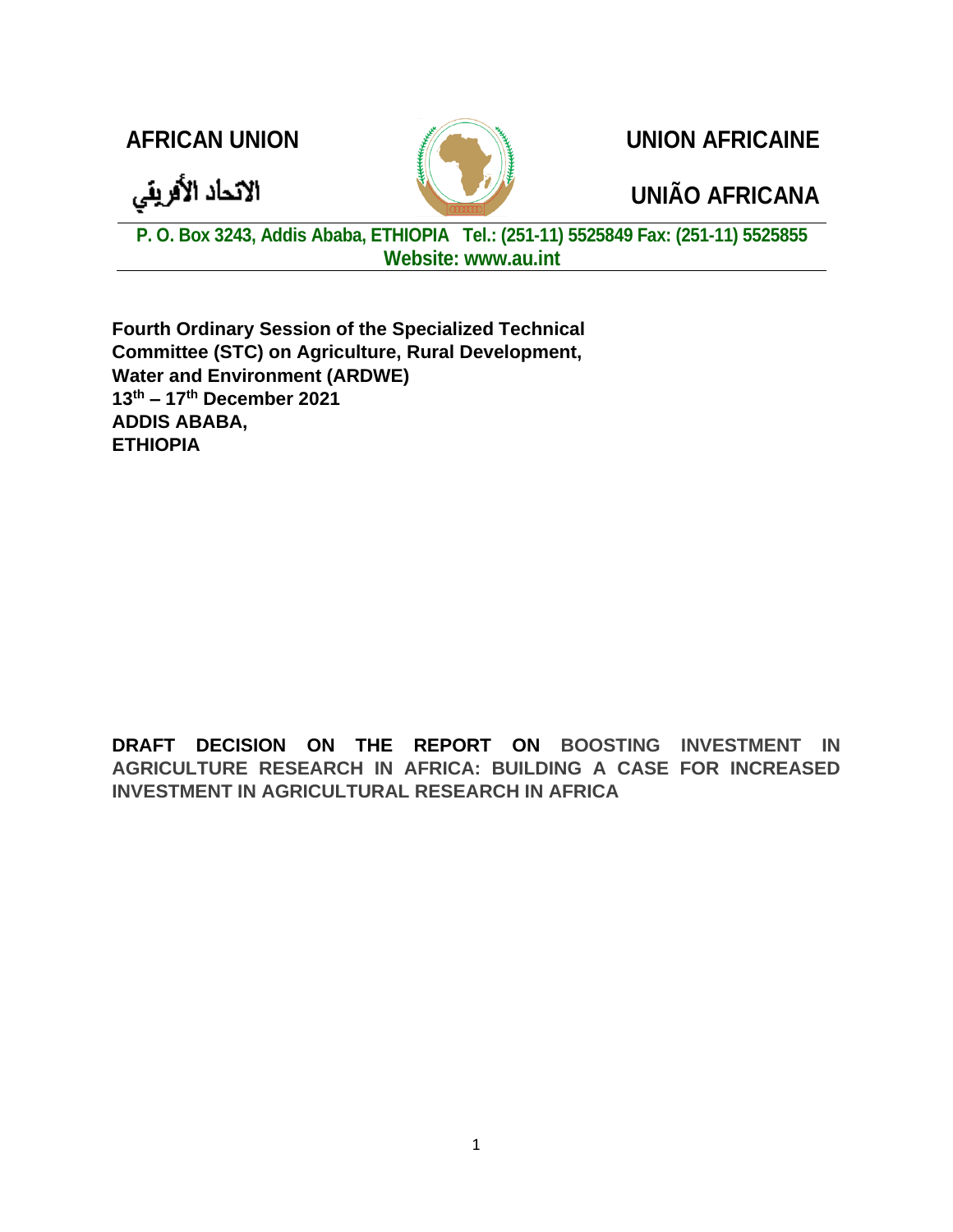## **I. PREAMBLE (LEGISLATIVE BACKGROUND)**

**Concerns** about the key role of agriculture as an engine for poverty reduction and overall economic development in Africa and the unique role of research and development in increasing the yield productivity and achieving the CAADP and Malabo commitments;

**Recognizes** that well-developed national agricultural research systems and adequate levels of investment and human resource capacities are prerequisites in the attainment of agricultural development, food security, and poverty reduction;

**Realizes** that the Africa's agricultural research is much more dependent on donor and development bank funding compared with other developing regions around the world;

**Recalls** the commitment that African Leaders have made on a number of occasions to enhance agricultural productivity, eradicate poverty and improve rural livelihoods among others CAADP 2003, Agenda 2063 and Malabo Declaration 2014;

**Recalls** the Decision of the African Leaders to promote Africa's Research and Development (R&D) and develop innovation strategies for wealth creation and economic development by allocating at least 1% of Gross Domestic Product (GDP) of national economies by 2010. Addis Ababa, 2007 (Assembly/AU/Dec.161 (VIII));

**Recalls** the AU Science, Technology and Innovation Strategy for Africa 2024 (STISA-2024) and the Science Agenda for Agriculture in Africa (S3A);

## **II. BODY**

**Endorses** the report on: Boosting investment in agriculture research in Africa "Building a case for increased investment in agricultural research in Africa";

**Appreciates** the initiative taken by the AU-SAFGRAD and its partner in developing the above mentioned report;

**Recommends** AUC to take this report into consideration in preparing the biennial review reports on the implementation of Malabo Declaration on accelerated agriculture growth and transformation for shared prosperity and improved rural livelihoods;

## **Requests AU Member States to:**

• Give priority to and raise its level of agricultural R&D investment to address its sustainable agricultural intensification-economic ,environmental and social challenges more effectively and to achieve the CAADP and Malabo commitments;